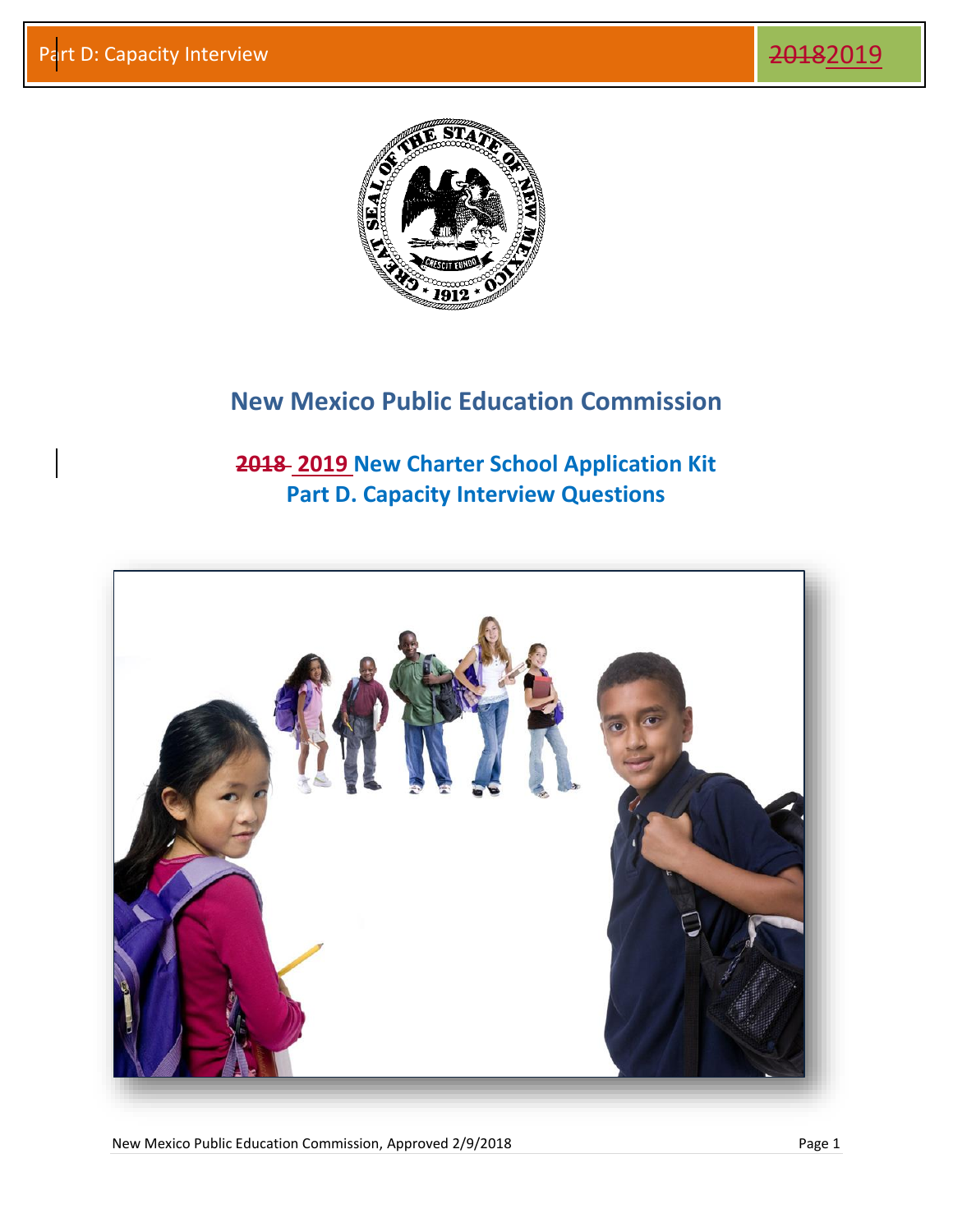|                                               | The applicant's response completely addresses the question posed<br>$\bullet$                 |
|-----------------------------------------------|-----------------------------------------------------------------------------------------------|
|                                               | The applicant's response aligns with and enhances the related information<br>$\bullet$        |
|                                               | presented in the written application                                                          |
|                                               | The applicant understands the information in the written application and the<br>$\bullet$     |
| <b>Meets the Criteria</b>                     | work that will be necessary to successfully implement the proposal                            |
| 4 points                                      | The applicant demonstrates the ability to appropriately respond to<br>$\bullet$               |
|                                               | contingencies and challenges that will be faced when implementing the                         |
|                                               | proposal                                                                                      |
|                                               | The applicant demonstrates a strong capacity to successfully operate a high-<br>$\bullet$     |
|                                               | quality, effective school by implementing the proposal in the written application             |
|                                               | The applicant's response does not meet all of the criteria required to be<br>$\bullet$        |
|                                               | evaluated "Meets the Criteria"                                                                |
|                                               | The applicant's response addresses the question posed, but may not do so fully<br>$\bullet$   |
|                                               | The applicant's response mostly aligns with the related information presented in<br>$\bullet$ |
| <b>Approaches the</b>                         | the written application                                                                       |
| <b>Criteria</b>                               | The applicant partially understands the work that will be necessary to<br>$\bullet$           |
|                                               | successfully implement the proposal in the written application                                |
| 2 points                                      | The applicant demonstrates limited capacity to appropriately respond to<br>$\bullet$          |
|                                               | contingencies and challenges that will be faced when implementing the                         |
|                                               | proposal                                                                                      |
|                                               | The applicant demonstrates some capacity to operate a functional school by<br>$\bullet$       |
|                                               | implementing the proposal in the written application                                          |
|                                               | The applicant's response does not meet all of the criteria required to be<br>$\bullet$        |
|                                               | evaluated "Approaches the Criteria"                                                           |
|                                               | The applicant's response does not address the question posed<br>$\bullet$                     |
|                                               | The applicant's response does not align with the related information presented<br>$\bullet$   |
| <b>Falls Far Below the</b><br><b>Criteria</b> | in the written application                                                                    |
|                                               | The applicant does not understand the work that will be necessary to<br>$\bullet$             |
| 0 points                                      | successfully implement the proposal in the written application                                |
|                                               | The applicant demonstrates no capacity to respond to contingencies and<br>$\bullet$           |
|                                               | challenges that will be faced when implementing the proposal                                  |
|                                               | The applicant does not demonstrate the capacity to operate a functional school<br>$\bullet$   |
|                                               | by implementing the proposal in the written application                                       |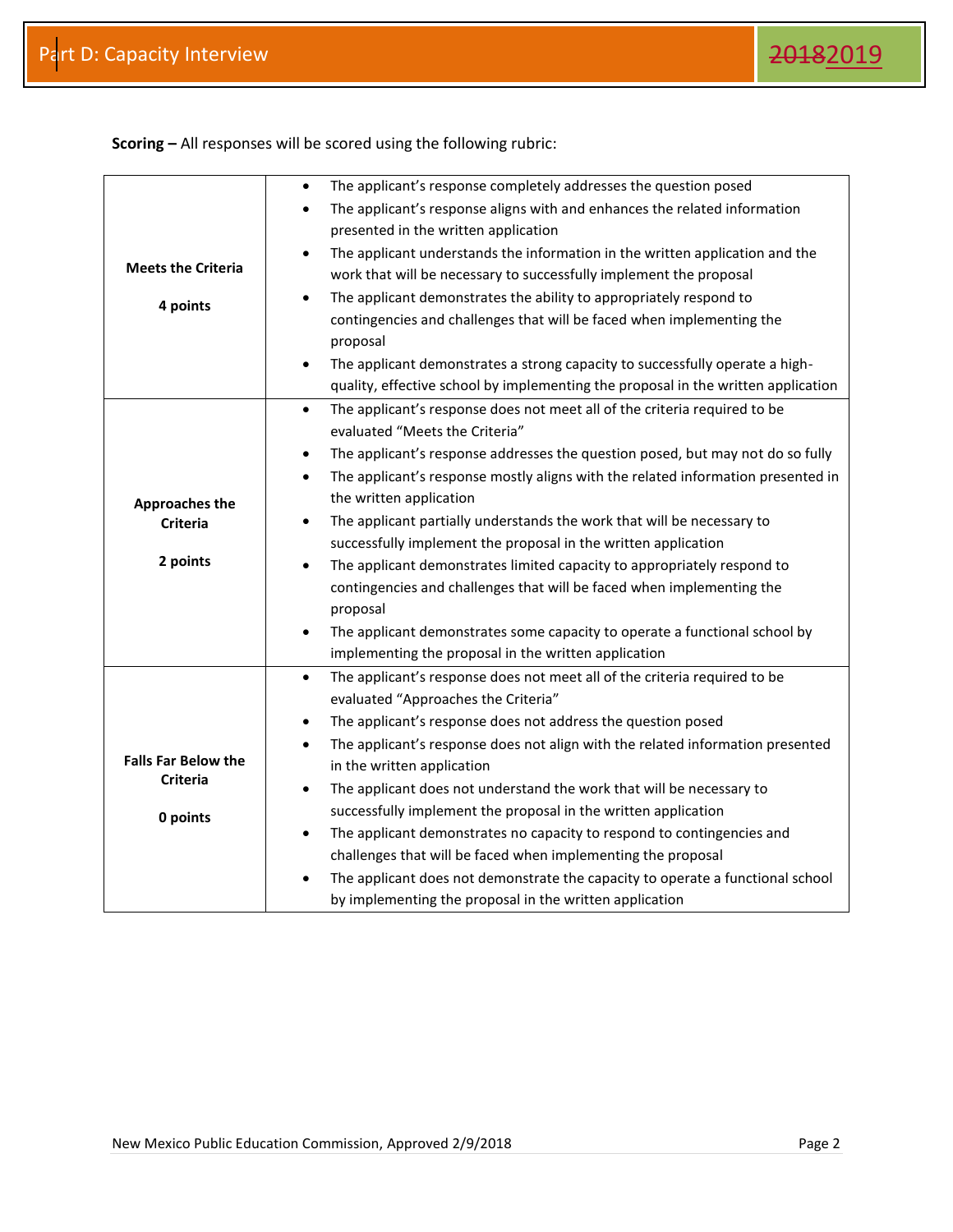$\blacksquare$ 



m.

|                                  |                        |                    | <b>Capacity Interview Questions</b>                                                                                                                                                                                       |
|----------------------------------|------------------------|--------------------|---------------------------------------------------------------------------------------------------------------------------------------------------------------------------------------------------------------------------|
| <b>Educational Plan: Mission</b> |                        |                    | 1. How is the mission, as described in the application, essential to the success of the proposed school?                                                                                                                  |
|                                  | <b>Score</b>           |                    | <b>Review Team Comments:</b>                                                                                                                                                                                              |
| 4                                | $\mathbf{2}$           | $\mathbf{0}$       | Click here to enter text.                                                                                                                                                                                                 |
| П                                | П                      | П                  |                                                                                                                                                                                                                           |
| <b>Educational Plan:</b>         |                        |                    | 2. What is the most important contribution your proposed school will bring to public education in the community in which                                                                                                  |
| <b>Innovation</b>                |                        |                    | you propose to operate? How will this contribution be essential to the success of the proposed school?                                                                                                                    |
| <b>Score</b>                     |                        |                    | <b>Review Team Comments:</b>                                                                                                                                                                                              |
| 4                                | $\mathbf{2}$           | $\Omega$           | Click here to enter text.                                                                                                                                                                                                 |
| $\Box$                           | П                      | □                  |                                                                                                                                                                                                                           |
| <b>Educational Plan: Mission</b> |                        |                    | 3. How will you evaluate whether your mission and implementation of it are working?                                                                                                                                       |
|                                  | Implementation         |                    |                                                                                                                                                                                                                           |
| <b>Score</b>                     |                        |                    | <b>Review Team Comments:</b>                                                                                                                                                                                              |
| 4<br>П                           | $\mathbf{2}$<br>П      | $\Omega$<br>$\Box$ | Click here to enter text.                                                                                                                                                                                                 |
| Leadership &<br>Governance       |                        |                    | 4. What role does a governing body play in the success of a charter school? Describe your strategic process for identifying<br>and selecting members. How will this process support the success of your proposed school?  |
| <b>Score</b>                     |                        |                    | <b>Review Team Comments:</b>                                                                                                                                                                                              |
| 4<br>□                           | $\mathbf{2}$<br>$\Box$ | 0<br>$\Box$        | Click here to enter text.                                                                                                                                                                                                 |
| Leadership &<br>Governance       |                        |                    | 5. What role does the school leader play in the success of a charter school? Describe your strategic process for identifying<br>and selecting her/him. How will this process support the success of your proposed school? |
| <b>Score</b>                     |                        |                    | <b>Review Team Comments:</b>                                                                                                                                                                                              |
| 4<br>ΙI                          | 2<br>$\Box$            | 0<br>П             | Click here to enter text.                                                                                                                                                                                                 |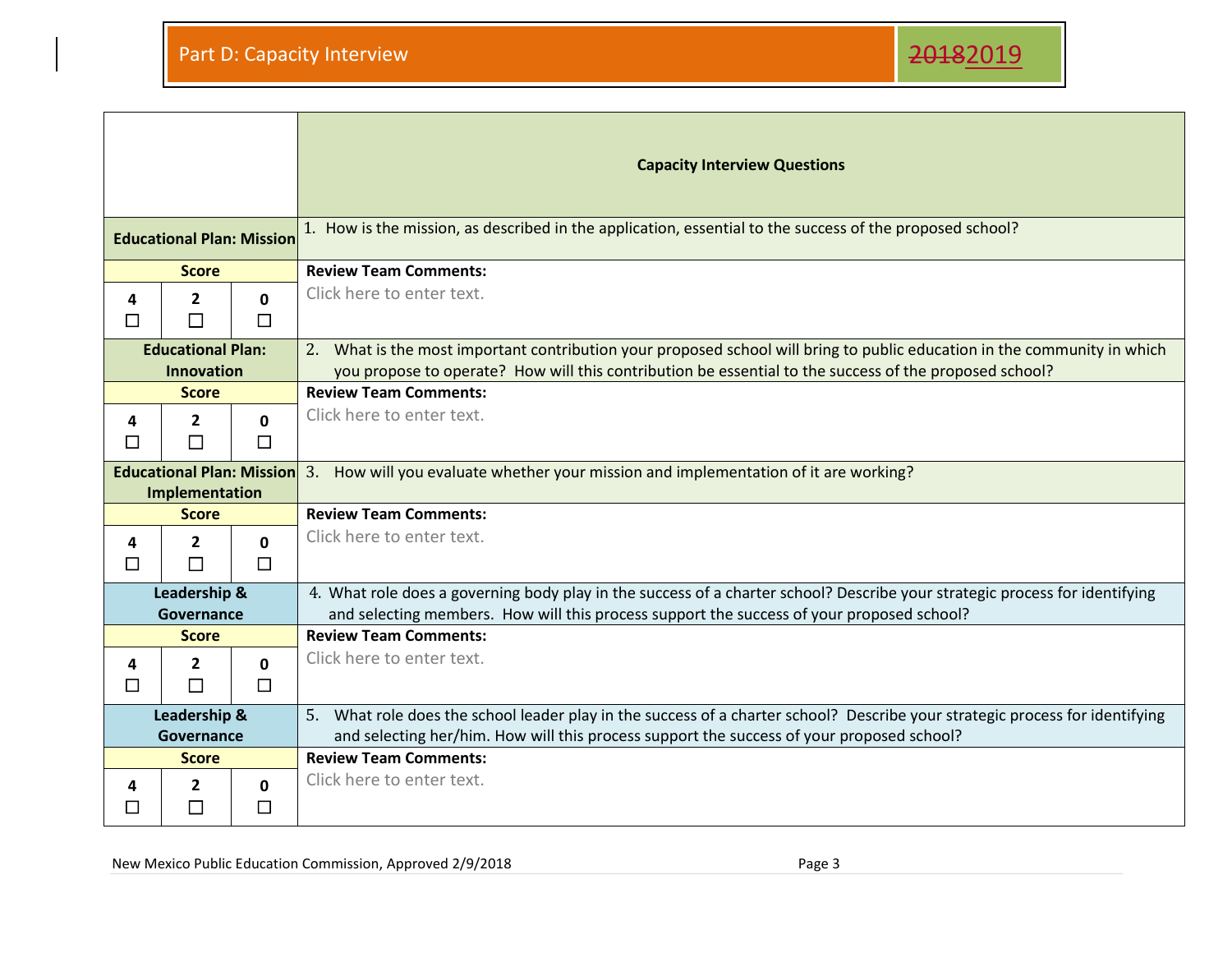| Leadership &<br>Governance |                          |                        | 6. How does a high quality process to evaluate the effectiveness of the governing body and the school contribute to the<br>success of a charter school? Describe your strategic process for conducting these evaluations. How will these processes<br>support the success of your proposed school?                                                                                                    |
|----------------------------|--------------------------|------------------------|-------------------------------------------------------------------------------------------------------------------------------------------------------------------------------------------------------------------------------------------------------------------------------------------------------------------------------------------------------------------------------------------------------|
| <b>Score</b>               |                          |                        | <b>Review Team Comments:</b>                                                                                                                                                                                                                                                                                                                                                                          |
| 4<br>$\Box$                | $\overline{2}$<br>$\Box$ | $\mathbf 0$<br>$\Box$  | Click here to enter text.                                                                                                                                                                                                                                                                                                                                                                             |
| Leadership &<br>Governance |                          |                        | 7. Please explain the delineated roles and responsibilities of, and the relationships between, the founders, the governing<br>body, and the proposed school's administration during the transitional period between the planning/implementation<br>year and the first year of operations. Describe how those relationships evolve to ensure the success of the charter school.                        |
| <b>Score</b>               |                          |                        | <b>Review Team Comments:</b>                                                                                                                                                                                                                                                                                                                                                                          |
| 4<br>□                     | $\mathbf{2}$<br>$\Box$   | $\mathbf 0$<br>$\Box$  | Click here to enter text.                                                                                                                                                                                                                                                                                                                                                                             |
| Leadership &<br>Governance |                          |                        | Explain the importance of by-laws and policies to the success of a charter school. Describe the strategic processes the<br>8.<br>proposed school will use to establishing and implementing them and how these will contribute to the success of the<br>proposed school.                                                                                                                               |
| <b>Score</b>               |                          |                        | <b>Review Team Comments:</b>                                                                                                                                                                                                                                                                                                                                                                          |
| 4<br>$\Box$                | $\mathbf{2}$<br>$\Box$   | $\mathbf{0}$<br>$\Box$ | Click here to enter text.                                                                                                                                                                                                                                                                                                                                                                             |
| Leadership &<br>Governance |                          |                        | How will the proposed school ensure that policies and procedures are not only compliant, but also well implemented,<br>9.<br>current, and effective? How will the proposed school determine when they are in need of change and how will it react?                                                                                                                                                    |
| <b>Score</b>               |                          |                        | <b>Review Team Comments:</b>                                                                                                                                                                                                                                                                                                                                                                          |
| 4<br>$\Box$                | 2<br>$\Box$              | 0<br>$\Box$            | Click here to enter text.                                                                                                                                                                                                                                                                                                                                                                             |
| <b>Facility</b>            |                          |                        | 10. Describe your plan for acquiring a facility and ensuring that the facility meets educational occupancy standards required<br>by applicable New Mexico construction codes and the weighted New Mexico Condition Index. Whose responsibility will<br>it be to carry out this major piece of opening a charter school? Please include details about locating, securing, and<br>funding the facility. |
|                            | <b>Score</b>             |                        | <b>Review Team Comments:</b>                                                                                                                                                                                                                                                                                                                                                                          |
| 4<br>□                     | 2<br>$\Box$              | $\mathbf 0$<br>$\Box$  | Click here to enter text.                                                                                                                                                                                                                                                                                                                                                                             |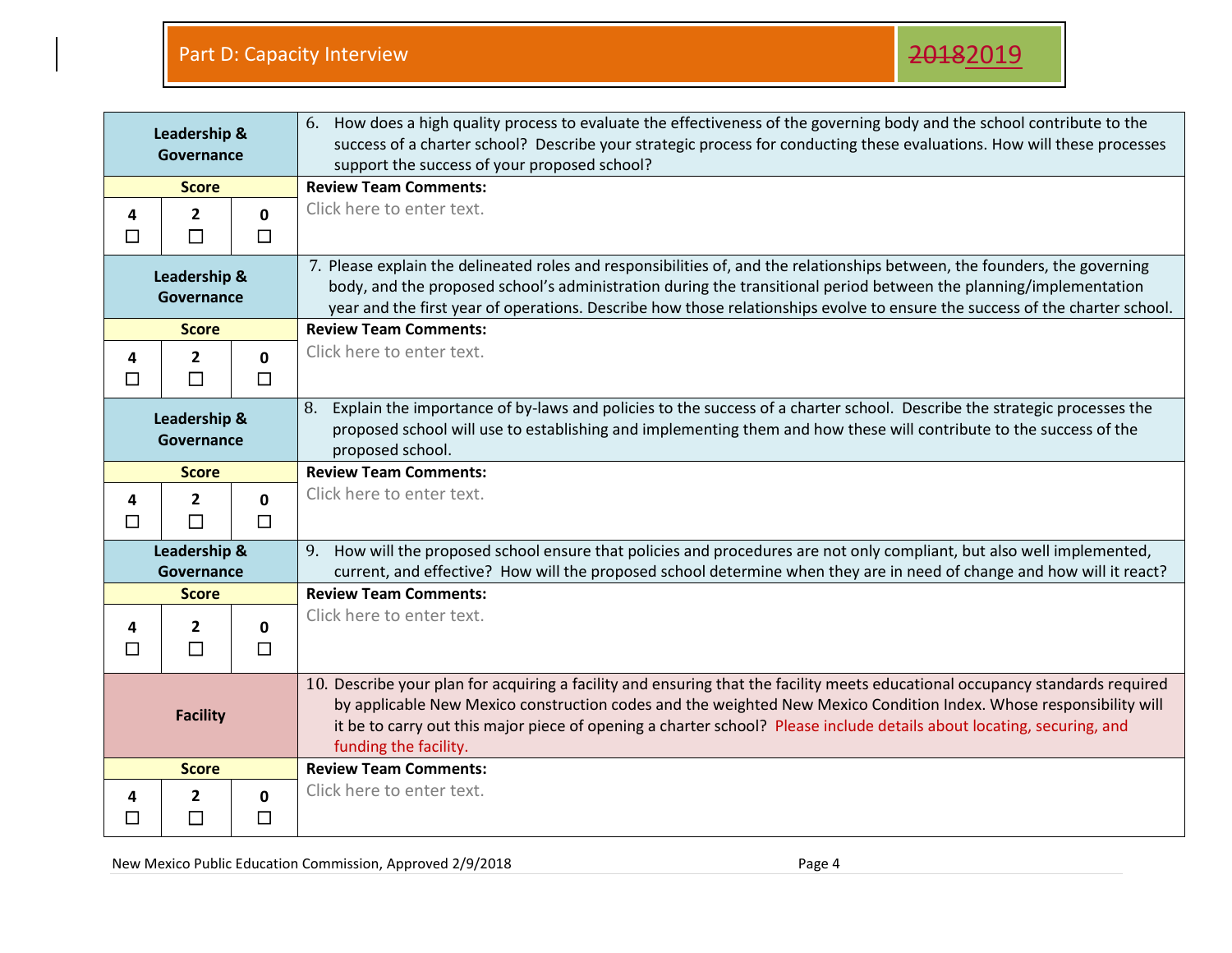| <b>Facility</b>      |                          |                        | 11. If you cannot find a building that meets the need of the plan described in the PSFA (Public School Facilities Authority)<br>approval, what is your next steps plan?                                                                                                                                                                                                                                                        |
|----------------------|--------------------------|------------------------|--------------------------------------------------------------------------------------------------------------------------------------------------------------------------------------------------------------------------------------------------------------------------------------------------------------------------------------------------------------------------------------------------------------------------------|
| <b>Score</b>         |                          |                        | <b>Review Team Comments:</b>                                                                                                                                                                                                                                                                                                                                                                                                   |
| 4<br>П               | $\overline{2}$<br>$\Box$ | $\mathbf{0}$<br>$\Box$ | Click here to enter text.                                                                                                                                                                                                                                                                                                                                                                                                      |
| <b>Finance</b>       |                          |                        | 12. How are you going to open your proposed school without federal start-up funds? Does the proposed school have a plan<br>to supplement its budget in some way? Does the proposed school have a plan to acquire funding necessary to<br>accomplish planning/implementation year requirements (setting up a bank account, acquiring furniture, having software<br>systems in place to interface with PED's OBMS system, etc.)? |
| <b>Score</b>         |                          |                        | <b>Review Team Comments:</b>                                                                                                                                                                                                                                                                                                                                                                                                   |
| 4<br>П               | $\overline{2}$<br>П      | $\mathbf 0$<br>$\Box$  | Click here to enter text.                                                                                                                                                                                                                                                                                                                                                                                                      |
| <b>Finance</b>       |                          |                        | 13. In detail describe how you will make enrollment projections to establish and submit your first budget to PED? How will<br>you ensure these enrollment projections are reasonable and align closely to your actual 40 day count?                                                                                                                                                                                            |
|                      | <b>Score</b>             |                        | <b>Review Team Comments:</b>                                                                                                                                                                                                                                                                                                                                                                                                   |
| 4<br>$\Box$          | $\overline{2}$<br>П      | $\mathbf{0}$<br>$\Box$ | Click here to enter text.                                                                                                                                                                                                                                                                                                                                                                                                      |
| <b>Finance</b>       |                          |                        | 14. Suppose your actual enrollment on the first day is 50% below your pre-opening "enrollments" and 70% below your<br>projections used to submit your budget. What are the implications for your budget/business plan and what are your<br>next steps? Describe in detail what actions you would take and when you would take them to address this situation.                                                                  |
| <b>Score</b>         |                          |                        | <b>Review Team Comments:</b>                                                                                                                                                                                                                                                                                                                                                                                                   |
| 4<br>П               | $\mathbf{2}$<br>$\Box$   | 0<br>$\Box$            | Click here to enter text.                                                                                                                                                                                                                                                                                                                                                                                                      |
| <b>Planning Year</b> |                          |                        | 15. Describe the organizational steps the proposed school will take during the planning year to be ready for opening?                                                                                                                                                                                                                                                                                                          |
| <b>Score</b>         |                          |                        | <b>Review Team Comments:</b>                                                                                                                                                                                                                                                                                                                                                                                                   |
|                      | 2<br>□                   | 0<br>□                 | Click here to enter text.                                                                                                                                                                                                                                                                                                                                                                                                      |